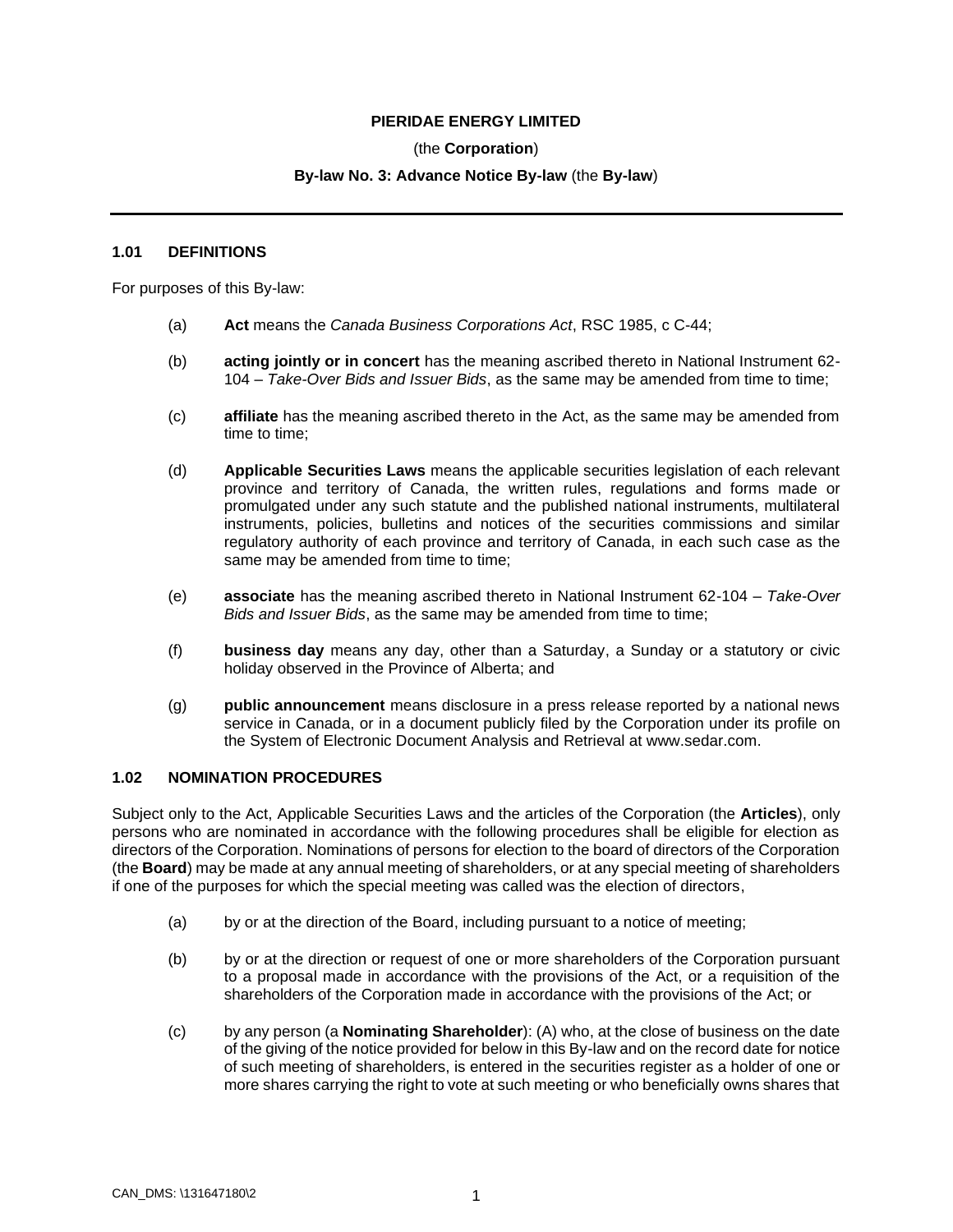are entitled to be voted at such meeting; and (B) who complies with the notice procedures set forth below in this By-law.

# **1.03 NOMINATIONS FOR ELECTION**

Subject to Section 1.01(a) and (b), for the avoidance of doubt, the procedures set forth in this By-Law shall be the exclusive means for any person to bring nominations for election to the Board before any meeting of shareholders.

### **1.04 TIMELY NOTICE**

In addition to any other applicable requirements, for a nomination to be made by a Nominating Shareholder, the Nominating Shareholder must have given notice thereof that is both timely and in proper written form to the Corporate Secretary of the Corporation in accordance with this By-law.

# **1.05 MANNER OF TIMELY NOTICE**

To be timely, a Nominating Shareholder's notice to the Corporate Secretary of the Corporation must be made:

- (a) in the case of an annual meeting (including an annual and special meeting) of shareholders, not less than thirty (30) days prior to the date of the annual meeting of shareholders; provided, however, that in the event that the annual meeting of shareholders is to be held on a date that is less than fifty (50) days after the date on which the first public announcement (the **Notice Date**) of the date of the annual meeting was made by the Corporation, notice by the Nominating Shareholder may be made not later than the close of business on the tenth (10th) day following the Notice Date;
- (b) in the case of a special meeting (which is not also an annual meeting) of shareholders called for the purpose of electing directors (whether or not called for other purposes as well), not later than the close of business on the fifteenth (15th) day following the day on which the first public announcement of the date of the special meeting of shareholders was made by the Corporation; and
- (c) in the case of an annual meeting (including an annual and special meeting) of shareholders or a special meeting of shareholders called for the purpose of electing directors (whether or not also called for other purposes) where notice-and-access is used for delivery of proxy related materials, not less than forty (40) days prior to the date of the meeting (but in any event, not prior to the Notice Date); provided, however, that in the event that the meeting is to be held on a date that is less than fifty (50) days after the Notice Date, notice by the Nominating Shareholder shall be made, in the case of an annual meeting of shareholders, not later than the close of business on the tenth (10<sup>th</sup>) day following the Notice Date and, in the case of a special meeting of shareholders, not later than the close of business on the fifteenth (15<sup>th</sup>) day following the Notice Date.
- (d) Each of the notice periods set forth above shall reset if the meeting is adjourned and/or postponed, and for these purposes the date on which the first public announcement of the date of the meeting was made shall be the date of the first public announcement of the adjournment and/or postponement.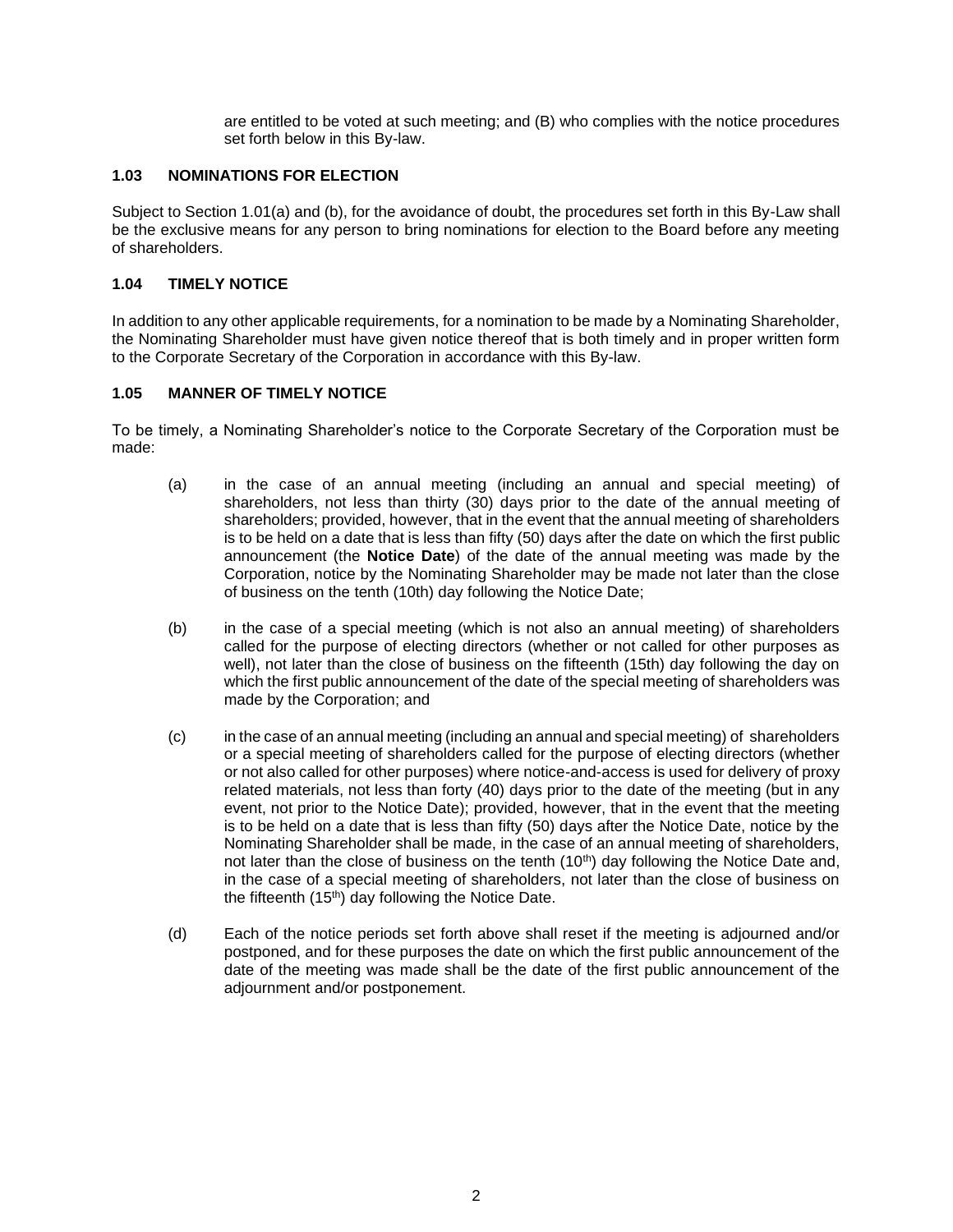### **1.06 PROPER FORM OF NOTICE**

To be in proper written form, a Nominating Shareholder's notice to the Secretary of the Corporation must:

- (a) set forth, as to each person whom the Nominating Shareholder proposes to nominate for election as a director (each, a **Proposed Nominee**):
	- (i) the name, age, business address and residential address of the Proposed Nominee;
	- (ii) the principal occupation, business or employment of the Proposed Nominee and the name and principal business of any company in which such employment is carried on, both presently and within the five preceding years;
	- (iii) whether the Proposed Nominee is a "resident Canadian" as defined in the Act;
	- (iv) whether the Proposed Nominee is a citizen and/or resident of the United States;
	- (v) the number of securities of each class of securities of the Corporation or of any of its subsidiaries beneficially owned, or controlled or directed, directly or indirectly, by the Proposed Nominee as of the record date for the meeting of shareholders (if such date shall then have been made publicly available and shall have occurred) and as of the date of such notice; and
	- (vi) any other information relating to the Proposed Nominee that would be required to be disclosed in a dissident's proxy circular in connection with solicitations of proxies for election of directors pursuant to the Act and Applicable Securities Laws; and
- (b) set forth, as to each Nominating Shareholder and each beneficial owner, if any, on whose behalf the nomination is made:
	- (i) the name, and business or residential address, as applicable, of such person;
	- (ii) the number of securities of each class of securities of the Corporation or of any of its subsidiaries beneficially owned, or controlled or directed, directly or indirectly, by such person or any of its affiliates or associates, or any person acting jointly or in concert with any of them with respect to the Corporation or any of its securities, as of the record date for the meeting of shareholders (if such date shall then have been made publicly available and shall have occurred) and as of the date of such notice;
	- (iii) any other information relating to such person that would be required to be disclosed in a dissident's proxy circular in connection with solicitations of proxies for election of directors pursuant to the Act and Applicable Securities Laws.
- (c) Subject to applicable law, all information received by the Corporation respecting the Proposed Nominee and/or the Nominating Shareholder that the Corporation determines is relevant to providing shareholders with sufficient information to make an informed voting decision on the Proposed Nominee will be made publicly available to shareholders, provided the Corporation may elect not to make such disclosure where the Proposed Nominee or Nominating Shareholder has otherwise publicly disclosed such information or the Nominating Shareholder has indicated to the Corporation that it intends to deliver a dissident's proxy circular to the shareholders of the Corporation in connection with such nomination that will provide shareholders with all required and relevant information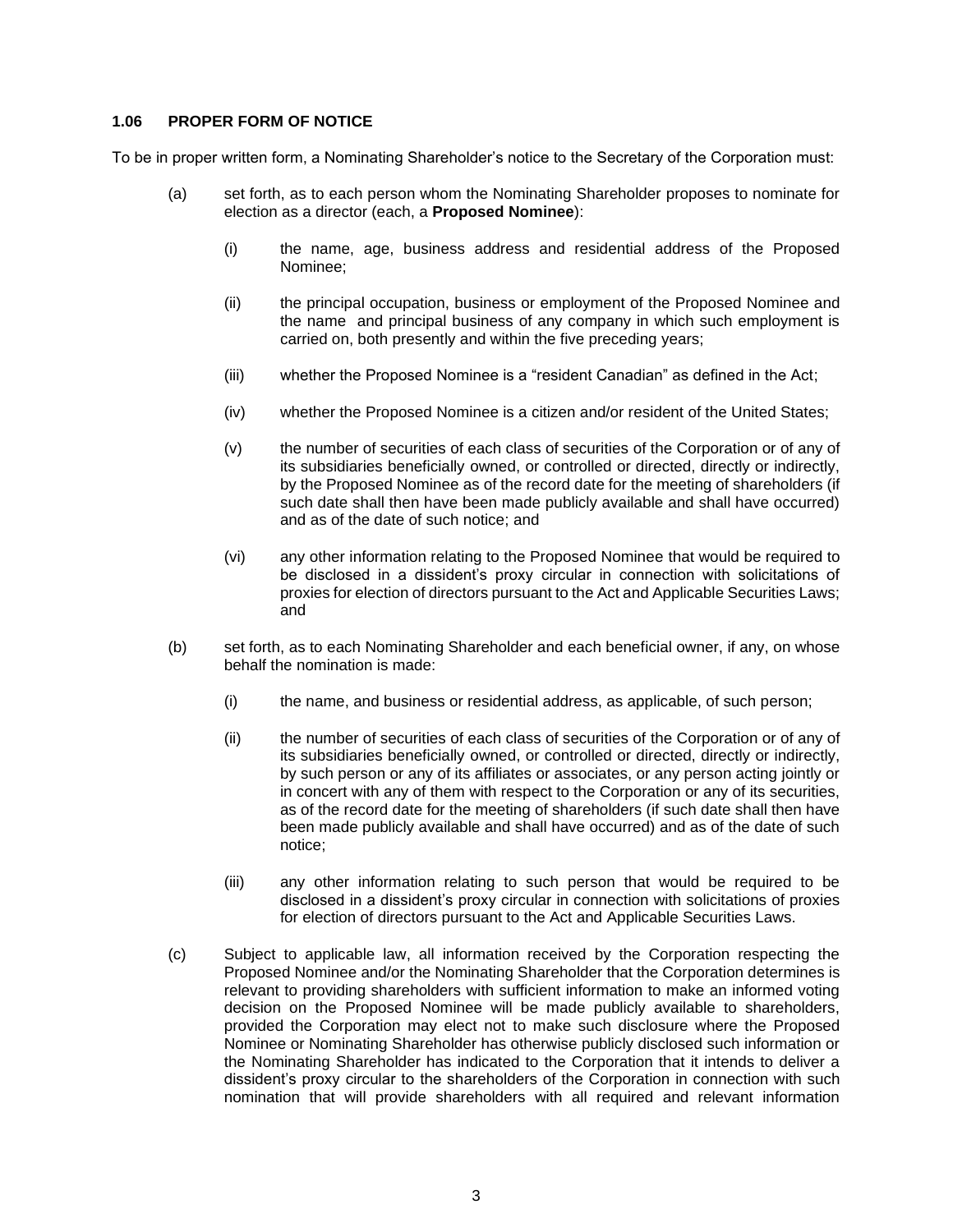respecting the Proposed Nominee. In submitting such information to the Corporation the Proposed Nominee and Nominating Shareholder shall have thereby consented to the disclosure contemplated hereby.

(d) Reference to "Nominating Shareholder" in this section 1.05 shall be deemed to refer to each shareholder that nominates or seeks to nominate a person for election as a director in the case of a nomination proposal where more than one shareholder is involved in making the nomination proposal.

# **1.07 NOTICE TO BE UPDATED**

All information to be provided pursuant to section 1.06 above (except as otherwise expressly provided for in section 1.06) shall be provided as of the date of such notice. In addition, to be considered timely and in proper written form, a Nominating Shareholder's notice shall be promptly updated and supplemented, if necessary, so that the information provided or required to be provided in such notice shall be true and correct as of the record date for the meeting.

# **1.08 POWER OF THE CHAIR**

The chair of the meeting shall have the power and duty to determine whether a nomination was made in accordance with the procedures set forth in the foregoing provisions and, if any proposed nomination is not in compliance with such foregoing provisions, to declare that such defective nomination shall be disregarded.

# **1.09 DISCUSSION OF MATTERS**

Nothing in this By-law shall be deemed to preclude discussion by a shareholder (as distinct from the nomination of directors) at a meeting of shareholders of any matter in respect of which it would have been entitled to submit a proposal pursuant to the provisions of the Act or the discretion of the chair of the meeting.

#### **1.10 DELIVERY OF NOTICE**

Notwithstanding any other provision of this By-law, notice given to the Corporate Secretary of the Corporation pursuant to this By-law may only be given by personal delivery, facsimile transmission or by email (to the Corporate Secretary of the Corporation), and shall be deemed to have been given and made only at the time it is served by personal delivery, email or sent by facsimile transmission (provided that receipt of confirmation of such transmission has been received) to the Corporate Secretary at the address of the principal executive offices of the Corporation; provided that if such delivery or electronic communication is made on a day which is a not a business day or later than 5:00 p.m. Calgary time on a day which is a business day, then such delivery or electronic communication shall be deemed to have been made on the subsequent day that is a business day.

#### **1.11 BOARD DISCRETION**

Notwithstanding the foregoing, the Board may, in its sole discretion, waive all or any requirements in this By-law.